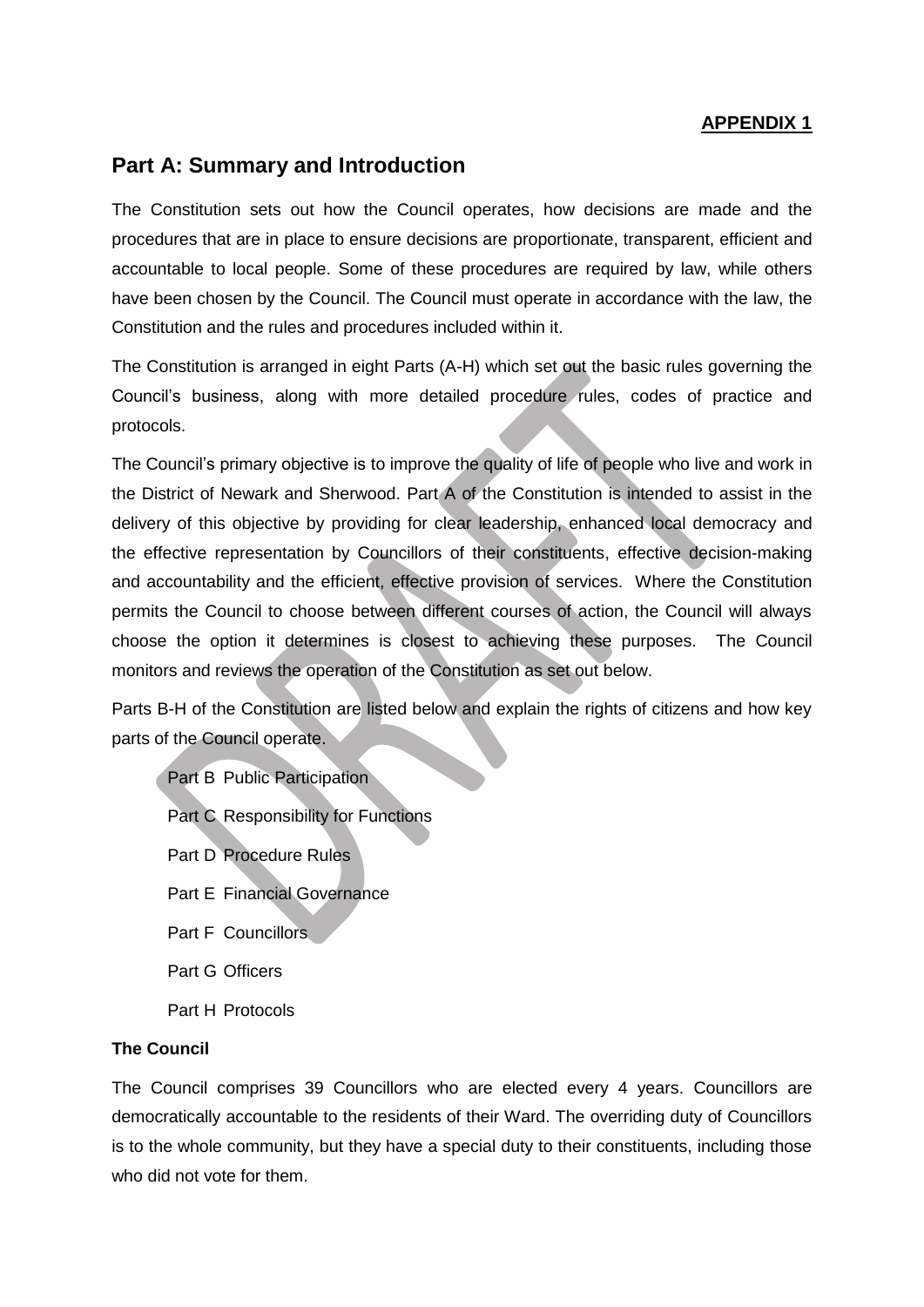Councillors have to agree to follow a Code of Conduct to ensure high standards in the way they undertake their duties. The Council has an Audit & Governance Committee to provide training and advice to Councillors on the Code of Conduct.

All Councillors meet together as the Council. Meetings of the Council, sometimes referred to as 'full Council' are normally open to the public. At these meetings Councillors decide the Council's overall policies and set the budget each year.

# **The Leader**

The Leader is appointed by Council for a four year term of office or until their term of office as a Councillor expires.

When major decisions are to be discussed or made, these are published in advance, as set out in Procedure Rule [ ] at Part D Section [ ] of this Constitution. Decisions generally are made at meetings (with Council Officers present) and these are open to the press and public except where personal or confidential matters are being discussed.

The Leader has to make decisions in line with the Council's overall policies and budget. If they wish to make a decision outside the budget or policy framework, this must be referred to the Council as a whole to decide.

The Leader can also delegate decisions to the Cabinet (the Council's Executive), individual Cabinet Members, Sub-Committees of the Cabinet, [individual local Members] or Officers.

# **The Cabinet**

The Cabinet (also known as the Executive) is made up of the Leader, Deputy Leader and a Cabinet of additional Councillors appointed by the Leader. Cabinet Members are responsible for a portfolio of services/functions allocated to them by the Leader.

Any reference within this Constitution to the Cabinet or Executive decision-making process, and the rules applying to it, should be taken to refer equally to a Cabinet Sub-Committee, an individual Cabinet Member or Officer.

# **The Leader of the Opposition**

The role of the leader of the Council's largest opposition group is to provide leadership in the constructive challenge of the Council's policies and strategies, and in the co-ordination of alternative policies, strategies and service delivery. They are the main political spokesperson for the Council's opposition.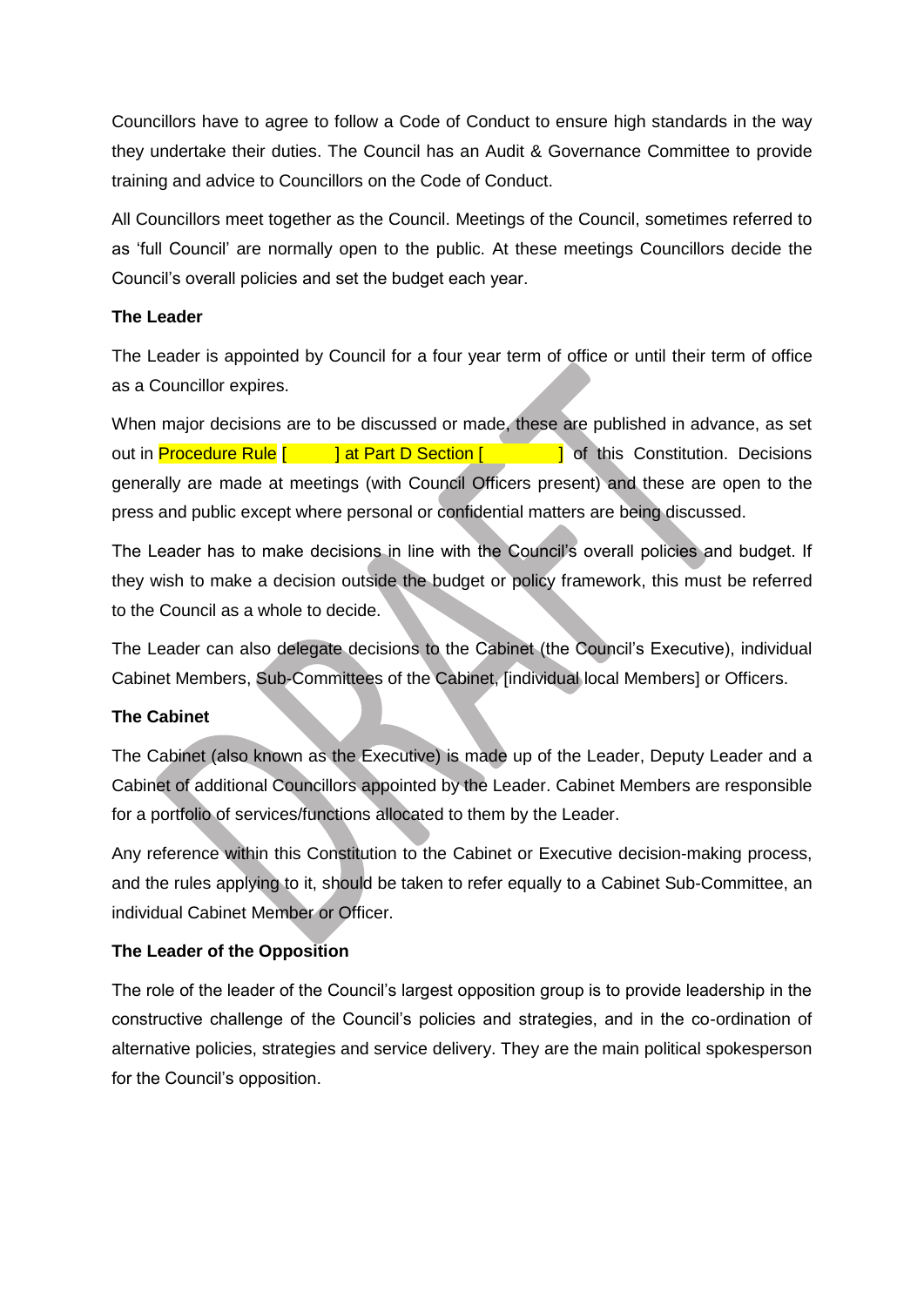#### **Overview, Scrutiny and Call-In**

The Council has established a Policy & Performance Improvement Committee (the PPI Committee) which appoints a Call-In Sub-Committee and together assist the work of the Leader, the Cabinet and the Council as a whole. The PPI Committee and its Call-In Sub-Committee enable citizens to have a greater say in Council matters by considering matters of local concern and making reports and recommendations advising a decision-maker and the Council as a whole on its policies, budget and service delivery. The Call-In Sub-Committee also monitors the making of decisions and can 'call-in' a decision which has been made but not yet implemented. The 'call-in' procedure enables the Call-In Sub-Committee to consider whether a decision has been made correctly and is appropriate, and may uphold the decision, recommend that the decision-maker amends or reconsiders the decision or refer the decision to the Cabinet or the Council to obtain its views. The PPI Committee may also be consulted on forthcoming decisions and the development of policy.

### **Other Committees**

The Council has a number of other Committees which deal primarily with the regulatory functions which are not the responsibility of the Leader. These are the Licensing & General Purpose Committees, the Audit & Governance Committee, the Planning Committee, the Staffing Committee, the Mansfield & District Crematorium Joint Committee and the Trustee Board of Gilstrap & W.E. Knight.

# **The Council's Officers**

The Council's employees (called 'Officers') give advice, implement decisions and manage the day-to-day delivery of its services. Some Officers have a specific duty to ensure that the Council acts within the law and uses its resources wisely. Codes of Conduct govern the conduct of Officers and the relationship between Officers and Councillors – the Members of the Council.

The Council must appoint the following Statutory Officers:-

- i. Head of Paid Service (the Councils Head of Paid Service is the Chief Executive)
- ii. Monitoring Officer
- iii. Chief Finance Officer (also known as a Section 151 Officer)

#### **Citizens' Rights**

Citizens have a number of rights in their dealings with the Council, some of which are legal rights and others result from the Council's own procedures. The rights of citizens are set out in Part B.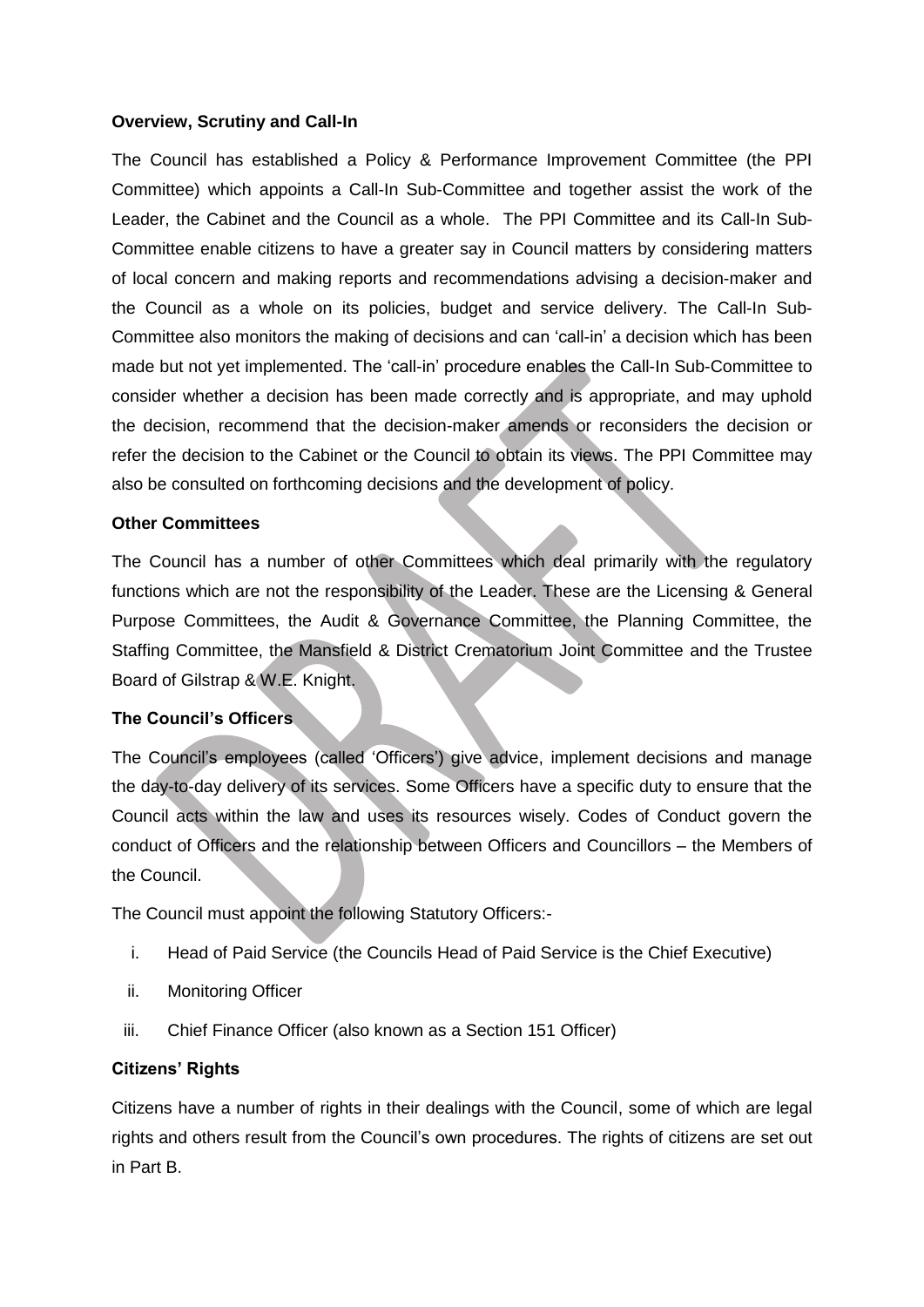Where members of the public use specific Council services, for example as an applicant for housing benefit, they also have additional rights, however these are not covered in this Constitution.

## **Executive Arrangements**

Those Parts of this Constitution which constitute the Executive Arrangements are:-

|           | The Leader of the Council                             | Part C, Section 3  |  |
|-----------|-------------------------------------------------------|--------------------|--|
| $\bullet$ | The Deputy Leader of the Council                      | Part C, Section 3  |  |
| $\bullet$ | The Cabinet (the Executive)                           | Part C, Section 4  |  |
|           | Cabinet Member Portfolio Holders and their Portfolios | Part C, Section 5  |  |
|           | Decision-Making                                       | Part C, Section 10 |  |
|           | Cabinet Scheme of Delegation                          | Part C, Section 23 |  |
| $\bullet$ | Officer Scheme of Delegation                          | Part C, Section 24 |  |
|           | <b>Cabinet Procedure Rules</b>                        | Part D, Section [  |  |

# **Review of the Constitution**

The Council will monitor and review the operation of the Constitution to ensure that the aims and principles of the Constitution are given full effect.

To assist with undertaking this task the Monitoring Officer may:

- observe meetings of different parts of the Member and Officer structure
- undertake an audit trail of a sample of decisions;
- record and analyse issues raised with him/her by Members, Officers, the public and other relevant stakeholders; and
- compare the Council's practices with those of comparable Councils, or national examples of best practice

# **Changes to the Constitution – Approval**

Amendments or revisions to the Constitution shall be made in accordance with Part 3, Section 1, Rule 1.3.1.

# **Suspension of the Constitution**

*Limit to Suspension*